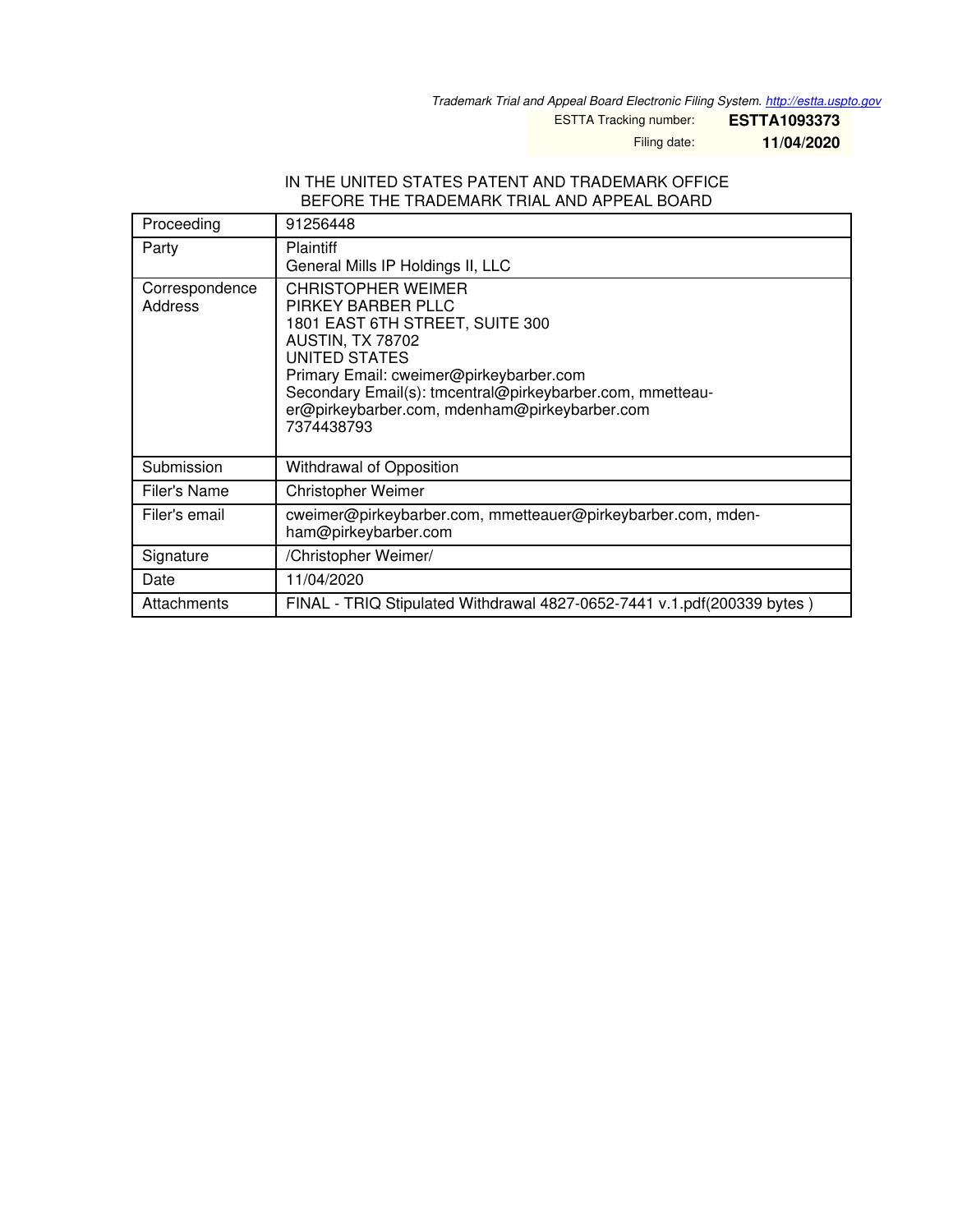## **IN THE UNITED STATES PATENT AND TRADEMARK OFFICE BEFORE THE TRADEMARK TRIAL AND APPEAL BOARD**

In the matter of Application Serial No. 88/769,713 Published in the Official Gazette on May 19, 2020 For the mark: TRIQ

General Mills IP Holdings II, LLC,

Opposer,

v.

Stocking-Plus, L.L.C.,

Applicant.

Opposition No. 91256448

## **STIPULATED WITHDRAWAL OF APPLICATION AND DISMISSAL OF OPPOSITION**

UNITED STATES PATENT AND TRADEMARK OFFICE COMMISSIONER FOR TRADEMARKS P.O. Box 1451 Alexandria, VA 22313-1451

Opposer, General Mills IP Holdings II, LLC, and Applicant, Stocking-Plus, L.L.C., hereby

respectfully request that Applicant's Application Ser. No. 88/769,713 be withdrawn with prejudice

and that Opposition No. 91/256,448 be dismissed pursuant to a settlement agreement.

PIRKEY BARBER PLLC NK PATENT LAW

By: <u>New List of Ani Agrawal</u>

Christopher Weimer, Esq. Ani Agrawal, Esq. Austin, Texas 78702 Raleigh, NC 27606 (512)-322-5200 (704)-353-7124

Attorneys for Opposer, Attorneys for Applicant, General Mills IP Holdings II, LLC Stocking-Plus, L.L.C.

Dated: November 4, 2020 Dated: November 4, 2020

1801 East 6th Street, Suite 300 4917 Waters Edge Drive Suite 275